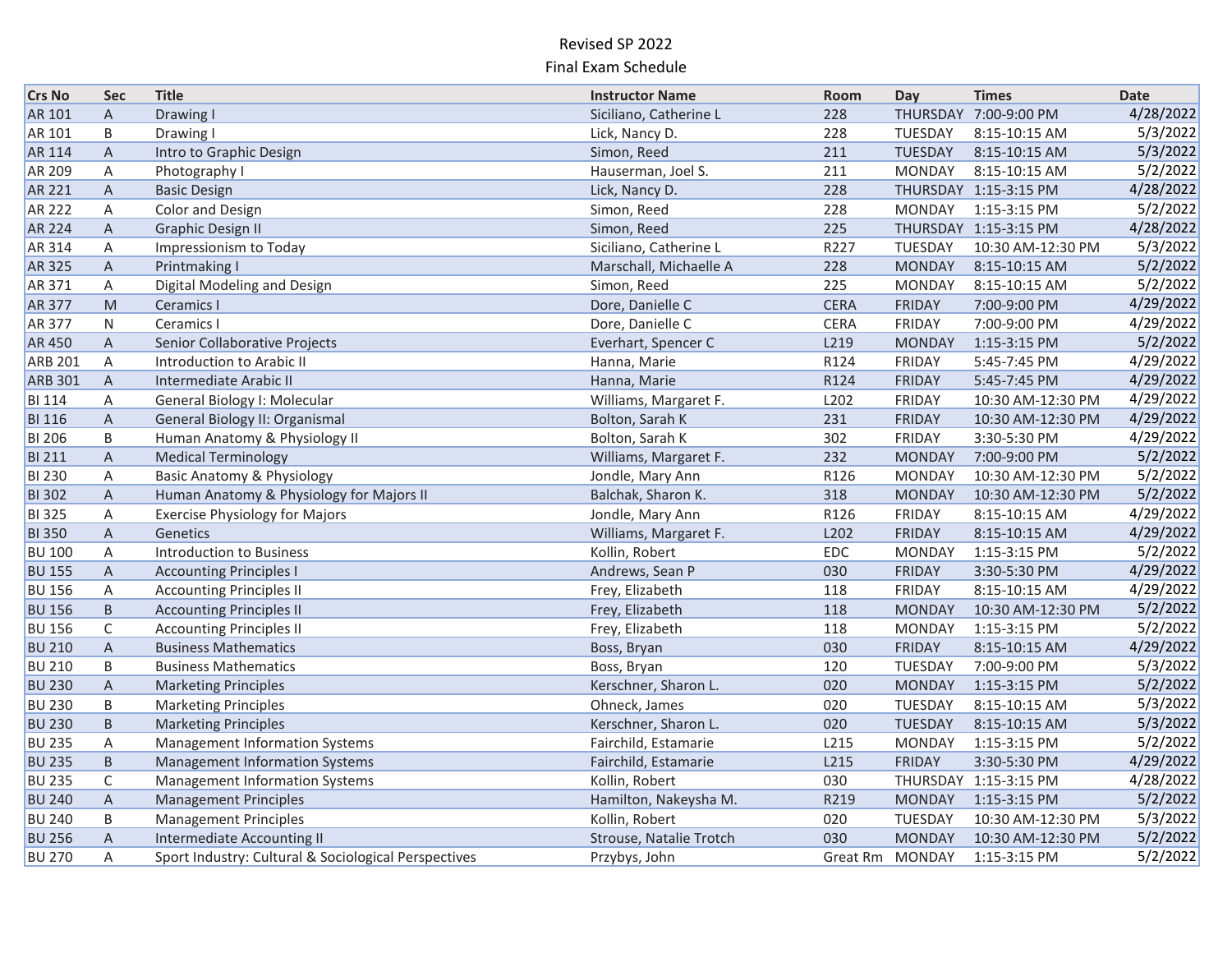| <b>Crs No</b> | <b>Sec</b>     | <b>Title</b>                                         | <b>Instructor Name</b>       | Room       | Day             | <b>Times</b>          | <b>Date</b> |
|---------------|----------------|------------------------------------------------------|------------------------------|------------|-----------------|-----------------------|-------------|
| <b>BU 270</b> | B              | Sport Industry: Cultural & Sociological Perspectives | Przybys, John                | R124       |                 | THURSDAY 1:15-3:15 PM | 4/28/2022   |
| <b>BU 300</b> | A              | Principles of Supervision                            | Phillips, George M.          | EDC        | FRIDAY          | 8:15-10:15 AM         | 4/29/2022   |
| <b>BU 315</b> | $\mathsf{A}$   | Auditing                                             | Rusek, Michael J.            | 118        | <b>FRIDAY</b>   | 5:45-7:45 PM          | 4/29/2022   |
| <b>BU 345</b> | A              | Organizational Behavior                              | Mauceri, Anthony J.          | 118        |                 | THURSDAY 1:15-3:15 PM | 4/28/2022   |
| <b>BU 348</b> | A              | Sports Events, Sponsorship and Promotions            | Przybys, John                | R124       | TUESDAY         | 1:15-3:15 PM          | 5/3/2022    |
| <b>BU 360</b> | A              | Corporate Finance                                    | Vatamanu, Ovidiu Lucian      | 120        | <b>MONDAY</b>   | 10:30 AM-12:30 PM     | 5/2/2022    |
| <b>BU 360</b> | B              | Corporate Finance                                    | Vatamanu, Ovidiu Lucian      | 122        | TUESDAY         | 10:30 AM-12:30 PM     | 5/3/2022    |
| <b>BU 370</b> | A              | Investments                                          | Vatamanu, Ovidiu Lucian      | 122        |                 | THURSDAY 1:15-3:15 PM | 4/28/2022   |
| <b>BU 385</b> | $\overline{A}$ | <b>Marketing Management</b>                          | Kerschner, Sharon L.         | 020        | <b>FRIDAY</b>   | 3:30-5:30 PM          | 4/29/2022   |
| <b>BU 386</b> | A              | <b>Operations Management</b>                         | Schroeder, Stacey A          | 030        | TUESDAY         | 1:15-3:15 PM          | 5/3/2022    |
| <b>BU 390</b> | A              | Advertising                                          | Kerschner, Sharon L.         | 030        | TUESDAY         | 10:30 AM-12:30 PM     | 5/3/2022    |
| <b>BU 400</b> | A              | Adv Corporate Finance                                | Ohneck, James                | L203       | TUESDAY         | 1:15-3:15 PM          | 5/3/2022    |
| <b>BU 410</b> | A              | New Venture Management                               | Corrigan, Peter J            | <b>EDC</b> |                 | THURSDAY 1:15-3:15 PM | 4/28/2022   |
| <b>BU 425</b> | A              | Project Management                                   | Fairchild, Estamarie         | L215       | FRIDAY          | 10:30 AM-12:30 PM     | 4/29/2022   |
| <b>BU 426</b> | $\mathsf{A}$   | <b>Strategic Management</b>                          | Mauceri, Anthony J.          | L201       | <b>FRIDAY</b>   | 3:30-5:30 PM          | 4/29/2022   |
| <b>BU 436</b> | A              | Labor Relations                                      | Kollin, Robert               | 030        | TUESDAY         | 3:30-5:30 PM          | 5/3/2022    |
| <b>BU 450</b> | A              | <b>Global Marketing</b>                              | Kerschner, Sharon L.         | 020        | <b>TUESDAY</b>  | 1:15-3:15 PM          | 5/3/2022    |
| <b>BU 455</b> | Α              | <b>Advanced Accounting</b>                           | Strouse, Natalie Trotch      | 030        | <b>MONDAY</b>   | 1:15-3:15 PM          | 5/2/2022    |
| <b>BU 462</b> | A              | Legal Issues in Sports                               | Williams, Duncan C           | 020        | <b>MONDAY</b>   | 7:00-9:00 PM          | 5/2/2022    |
| <b>BU 463</b> | Α              | Sport Program Administration                         | Przybys, John                | R128       | <b>FRIDAY</b>   | 1:15-3:15 PM          | 4/29/2022   |
| <b>BU 473</b> | A              | <b>Business Law I</b>                                | Levtonyuk, Vadim Nikolaevich | L215       | TUESDAY         | 8:15-10:15 AM         | 5/3/2022    |
| <b>BU 473</b> | B              | <b>Business Law I</b>                                | Levtonyuk, Vadim Nikolaevich | L215       | TUESDAY         | 10:30 AM-12:30 PM     | 5/3/2022    |
| <b>CA 100</b> | $\overline{A}$ | <b>Elements of Speech</b>                            | Hammel, Laura R              | R125       | <b>MONDAY</b>   | 8:15-10:15 AM         | 5/2/2022    |
| <b>CA 100</b> | B              | <b>Elements of Speech</b>                            | Hammel, Laura R              | R125       | <b>FRIDAY</b>   | 10:30 AM-12:30 PM     | 4/29/2022   |
| <b>CA 100</b> | $\mathsf{C}$   | <b>Elements of Speech</b>                            | Flaherty, Lisa M.            |            | Great Rm MONDAY | 10:30 AM-12:30 PM     | 5/2/2022    |
| <b>CA 100</b> | D              | <b>Elements of Speech</b>                            | Hammel, Laura R              | R125       | <b>MONDAY</b>   | 1:15-3:15 PM          | 5/2/2022    |
| <b>CA 100</b> | F.             | <b>Elements of Speech</b>                            | Olszewski, Michael F.        | 232        | TUESDAY         | 1:15-3:15 PM          | 5/3/2022    |
| CA 201        | $\overline{A}$ | Interpersonal Communication                          | Flaherty, Lisa M.            | R120       | TUESDAY         | 1:15-3:15 PM          | 5/3/2022    |
| <b>CA 220</b> | $\mathsf{A}$   | Newswriting                                          | Krieger, Anton J             | R228       |                 | THURSDAY 1:15-3:15 PM | 4/28/2022   |
| CA 232        | A              | Professional Communication                           | Flaherty, Lisa M.            | R128       | <b>FRIDAY</b>   | 10:30 AM-12:30 PM     | 4/29/2022   |
| CA 305        | $\mathsf{A}$   | <b>Film Studies</b>                                  | Hammel, Laura R              | R120       | <b>MONDAY</b>   | 7:00-9:00 PM          | 5/2/2022    |
| CA 324        | Α              | <b>Public Relations Writing &amp; Prod</b>           | Flaherty, Lisa M.            | R228       | <b>MONDAY</b>   | 1:15-3:15 PM          | 5/2/2022    |
| CA 376        | $\mathsf{A}$   | Intercultural Communication                          | Kovach, Kenneth J.           | R219       | <b>FRIDAY</b>   | 3:30-5:30 PM          | 4/29/2022   |
| CA 403        | A              | <b>Strategic Public Communication</b>                | Hammel, Laura R              | R125       | <b>FRIDAY</b>   | 3:30-5:30 PM          | 4/29/2022   |
| <b>CA 410</b> | $\mathsf{A}$   | <b>Applied Public Communication</b>                  | Krieger, Anton J             | R125       | <b>FRIDAY</b>   | 5:45-7:45 PM          | 4/29/2022   |
| CH 102        | A              | <b>Introductory Chemistry</b>                        | Kellerman, Daniel L          | 230        | <b>FRIDAY</b>   | 10:30 AM-12:30 PM     | 4/29/2022   |
| CH 116        | $\mathsf{A}$   | Pples/Organic & Biological Chem                      | Kasturi, Sriram              | L201       | <b>MONDAY</b>   | 10:30 AM-12:30 PM     | 5/2/2022    |
| CH 120        | Α              | <b>General Chemistry II</b>                          | Beach, Travis Scott          | 302        | <b>MONDAY</b>   | 10:30 AM-12:30 PM     | 5/2/2022    |
| CH 214        | $\mathsf{A}$   | <b>Organic Chemistry II</b>                          | Beach, Travis Scott          | 302        | <b>MONDAY</b>   | 1:15-3:15 PM          | 5/2/2022    |
| CH 225        | A              | Science for Living                                   | Mackie, Tiffany M.           | 230        | <b>FRIDAY</b>   | 7:00-9:00 PM          | 4/29/2022   |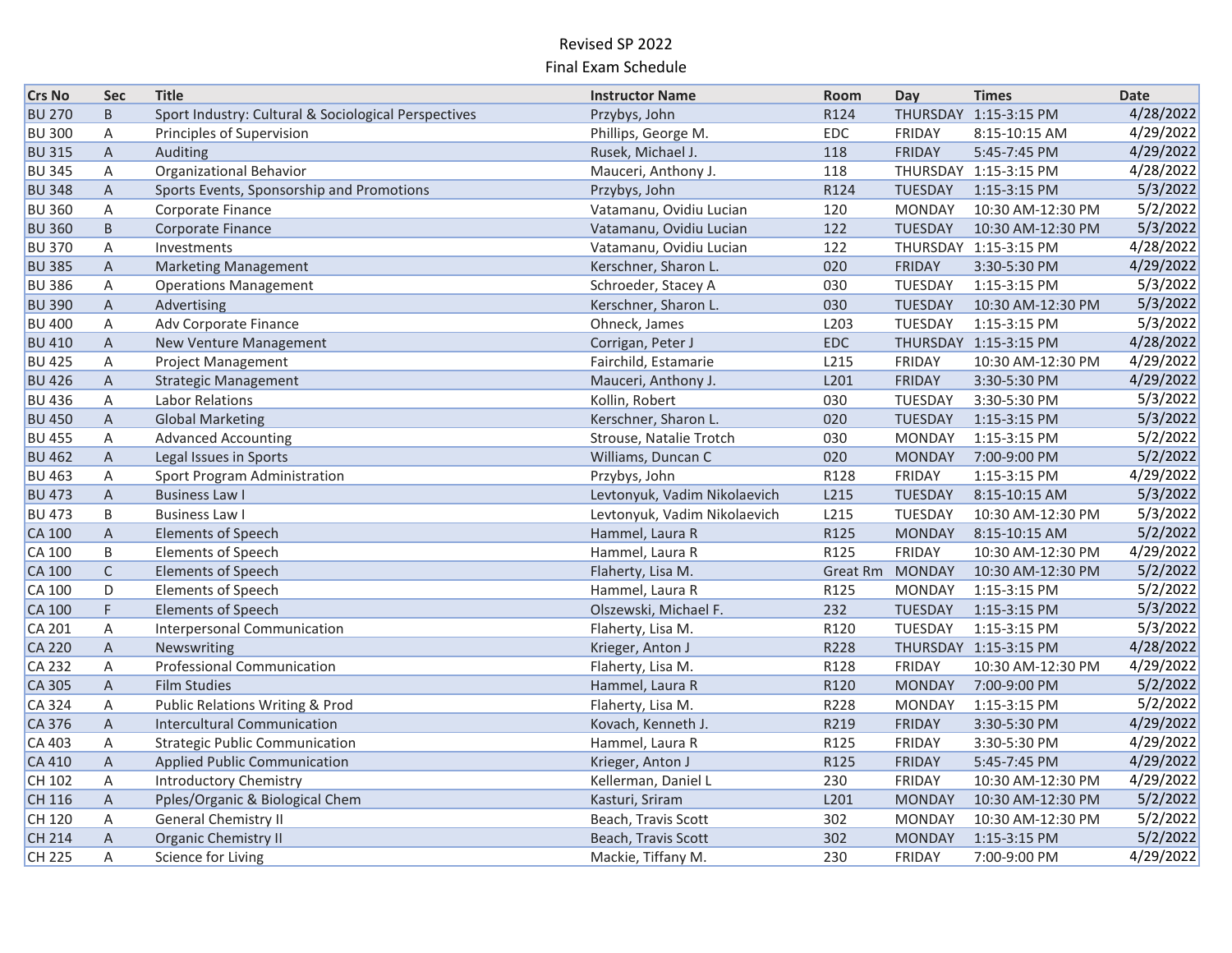| <b>Crs No</b>   | <b>Sec</b>     | <b>Title</b>                                              | <b>Instructor Name</b>  | Room | Day            | <b>Times</b>          | <b>Date</b> |
|-----------------|----------------|-----------------------------------------------------------|-------------------------|------|----------------|-----------------------|-------------|
| CH 320          | $\overline{A}$ | Integrated Earth Systems and Lab                          | Kellerman, Daniel L     | 226  | <b>FRIDAY</b>  | 8:15-10:15 AM         | 4/29/2022   |
| CH 340          | Α              | <b>Fndtns of Analytical Chemistry</b>                     | Kirby, David J          | 226  | <b>FRIDAY</b>  | 10:30 AM-12:30 PM     | 4/29/2022   |
| $CI$ 131        | A              | <b>American Criminal Justice</b>                          | Doyle, Thomas Charles   | R124 | <b>MONDAY</b>  | 8:15-10:15 AM         | 5/2/2022    |
| $CI$ 233        | A              | Criminal Law                                              | Berdysz, Matthew J.     | R128 | <b>FRIDAY</b>  | 3:30-5:30 PM          | 4/29/2022   |
| CJ 334          | $\overline{A}$ | <b>Corrections in America</b>                             | Doyle, Thomas Charles   | R124 | <b>FRIDAY</b>  | 10:30 AM-12:30 PM     | 4/29/2022   |
| $CI$ 430        | Α              | CJ Policy Analysis & Planning                             | Cronin, Kelley A.       | L202 | <b>MONDAY</b>  | 1:15-3:15 PM          | 5/2/2022    |
| <b>CY 100</b>   | $\overline{A}$ | Introduction to Cyber Security                            | Crowley, Matthew        | R310 | <b>TUESDAY</b> | 10:30 AM-12:30 PM     | 5/3/2022    |
| <b>CY 150</b>   | Α              | <b>IT Fundamentals</b>                                    | Weinberg, Sanford       | R310 | <b>FRIDAY</b>  | 8:15-10:15 AM         | 4/29/2022   |
| <b>CY 325</b>   | A              | <b>Operating Systems</b>                                  | Crowley, Matthew        | R310 |                | THURSDAY 1:15-3:15 PM | 4/28/2022   |
| <b>CY 350</b>   | A              | Programming for Cybersecurity                             | Crowley, Matthew        | R310 | TUESDAY        | 1:15-3:15 PM          | 5/3/2022    |
| <b>EC 201</b>   | $\overline{A}$ | <b>Principles of Microeconomics</b>                       | Vatamanu, Ovidiu Lucian | 120  | <b>FRIDAY</b>  | 8:15-10:15 AM         | 4/29/2022   |
| <b>EC 201</b>   | B              | Principles of Microeconomics                              | Barfoot, Robert L       | R126 | <b>MONDAY</b>  | 1:15-3:15 PM          | 5/2/2022    |
| <b>EC 201</b>   | $\mathsf{C}$   | Principles of Microeconomics                              | Rusek, Michael J.       | 020  |                | THURSDAY 1:15-3:15 PM | 4/28/2022   |
| <b>EC 202</b>   | A              | Principles of Macroeconomics                              | Vatamanu, Ovidiu Lucian | 122  | <b>FRIDAY</b>  | 3:30-5:30 PM          | 4/29/2022   |
| <b>EC 432</b>   | A              | <b>Public Finance</b>                                     | Bajda, Andrew           | R120 | TUESDAY        | 10:30 AM-12:30 PM     | 5/3/2022    |
| <b>ED 202</b>   | A              | Introduction to Education                                 | Cook, Pamela P.         | L215 | TUESDAY        | 1:15-3:15 PM          | 5/3/2022    |
| <b>ED 205</b>   | $\overline{A}$ | Psych Student w/Special Needs                             | Kerecman, Beverly H.    | R125 | TUESDAY        | 1:15-3:15 PM          | 5/3/2022    |
| <b>ED 265</b>   | Α              | Fdtns Early & Middle Childhd Ed                           | Ritz, Elizabeth A       | PAC  | TUESDAY        | 1:15-3:15 PM          | 5/3/2022    |
| <b>ED 301</b>   | A              | Integrat Tech Across Curriculum                           | Cook, Pamela P.         | L219 |                | THURSDAY 1:15-3:15 PM | 4/28/2022   |
| <b>ED 330</b>   | A              | <b>Collaborative Teaming</b>                              | Chapple, James Willliam | R121 | <b>FRIDAY</b>  | 8:15-10:15 AM         | 4/29/2022   |
| <b>ED 332</b>   | A              | Children's Lit. & Literacy                                | Corbin, Sue E.          | R121 | TUESDAY        | 8:15-10:15 AM         | 5/3/2022    |
| <b>ED 342</b>   | Α              | Integ Teaching Methods MCE & AYA                          | Shidler, Linda D        | R124 | TUESDAY        | 3:30-5:30 PM          | 5/3/2022    |
| <b>ED 353</b>   | $\overline{A}$ | <b>Assessment of Special Needs</b>                        | Chapple, James Willliam | R121 | <b>TUESDAY</b> | 1:15-3:15 PM          | 5/3/2022    |
| <b>ED 355</b>   | Α              | Assess&Correct/Rdg Disabilities                           | Moran, Petra P          | R121 | <b>FRIDAY</b>  | 3:30-5:30 PM          | 4/29/2022   |
| <b>ED 379</b>   | A              | Music, Creative Arts, Physical Movement Activities in ECE | Kerecman, Beverly H.    | R121 | <b>TUESDAY</b> | 3:30-5:30 PM          | 5/3/2022    |
| <b>ED 444</b>   | A              | Instructional Methods in Science and Mathematics          | Shidler, Linda D        | R120 | TUESDAY        | 8:15-10:15 AM         | 5/3/2022    |
| <b>ED 475</b>   | $\overline{A}$ | <b>Issues in Education</b>                                | Howitt, Crystal         | R123 | <b>TUESDAY</b> | 1:15-3:15 PM          | 5/3/2022    |
| <b>EMPS 250</b> | $\overline{A}$ | Disaster Relief and Recovery                              | Hill, Michael L.        | 122  | <b>FRIDAY</b>  | 5:45-7:45 PM          | 4/29/2022   |
| <b>EMPS 300</b> | $\overline{A}$ | Planning, Risk Analysis, and Threat Assessment            | Cronin, Kelley A.       | L202 | <b>MONDAY</b>  | 10:30 AM-12:30 PM     | 5/2/2022    |
| <b>EMPS 360</b> | $\overline{A}$ | Disaster Communication and Technology                     | Hill, Michael L.        | 122  | <b>MONDAY</b>  | 7:00-9:00 PM          | 5/2/2022    |
| <b>EN 100</b>   | A              | <b>College Composition I</b>                              | Muckerheide, Ryan M.    | 118  | <b>FRIDAY</b>  | 10:30 AM-12:30 PM     | 4/29/2022   |
| <b>EN 100</b>   | C              | <b>College Composition I</b>                              | Saunders-Polk, Yolanda  | L203 | TUESDAY        | 10:30 AM-12:30 PM     | 5/3/2022    |
| <b>EN 100</b>   | D              | <b>College Composition I</b>                              | Southall, Tammie        | 232  | <b>FRIDAY</b>  | 10:30 AM-12:30 PM     | 4/29/2022   |
| <b>EN 101</b>   | Α              | <b>College Composition II</b>                             | Muckerheide, Ryan M.    | 232  | <b>MONDAY</b>  | 8:15-10:15 AM         | 5/2/2022    |
| <b>EN 101</b>   | B              | <b>College Composition II</b>                             | Polak, Michele          | 122  | <b>FRIDAY</b>  | 10:30 AM-12:30 PM     | 4/29/2022   |
| <b>EN 101</b>   | D              | <b>College Composition II</b>                             | Zawacki, Daniel E       | 230  | <b>MONDAY</b>  | 10:30 AM-12:30 PM     | 5/2/2022    |
| <b>EN 101</b>   | E.             | <b>College Composition II</b>                             | Zawacki, Daniel E       | 122  | <b>FRIDAY</b>  | 1:15-3:15 PM          | 4/29/2022   |
| <b>EN 101</b>   | G              | <b>College Composition II</b>                             | Thomas-Ziemnik, Shannon | 118  | TUESDAY        | 8:15-10:15 AM         | 5/3/2022    |
| <b>EN 101</b>   | $\sf J$        | <b>College Composition II</b>                             | Thomas-Ziemnik, Shannon | L202 | <b>TUESDAY</b> | 10:30 AM-12:30 PM     | 5/3/2022    |
| <b>EN 101</b>   | К              | <b>College Composition II</b>                             | Southall, Tammie        | L202 |                | THURSDAY 1:15-3:15 PM | 4/28/2022   |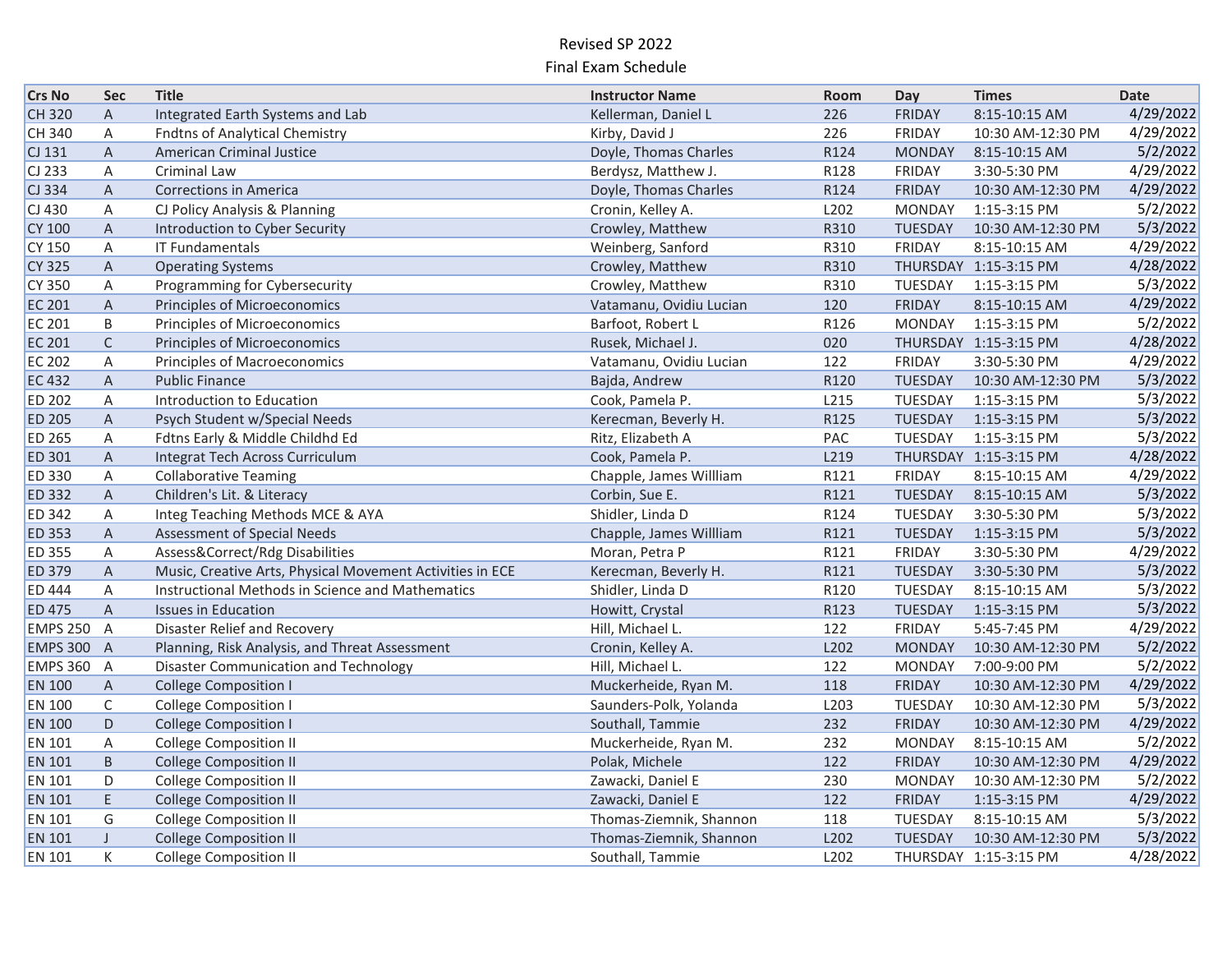| <b>Crs No</b>  | <b>Sec</b>     | <b>Title</b>                                          | <b>Instructor Name</b> | Room | Day            | <b>Times</b>          | <b>Date</b> |
|----------------|----------------|-------------------------------------------------------|------------------------|------|----------------|-----------------------|-------------|
| <b>EN 101</b>  | L.             | <b>College Composition II</b>                         | Zawacki, Daniel E      | L202 | <b>TUESDAY</b> | 1:15-3:15 PM          | 5/3/2022    |
| <b>EN 215</b>  | A              | Argument & Rhetoric                                   | Polak, Michele         | 122  | <b>MONDAY</b>  | 10:30 AM-12:30 PM     | 5/2/2022    |
| <b>EN 225</b>  | $\overline{A}$ | Introduction to Literature                            | Zawacki, Daniel E      | 302  | <b>TUESDAY</b> | 10:30 AM-12:30 PM     | 5/3/2022    |
| <b>EN 225</b>  | B              | Introduction to Literature                            | Zawacki, Daniel E      | 302  |                | THURSDAY 1:15-3:15 PM | 4/28/2022   |
| <b>EN 225</b>  | $\mathsf{C}$   | Introduction to Literature                            | Kesegich, Amy B.       | L201 | TUESDAY        | 8:15-10:15 AM         | 5/3/2022    |
| <b>EN 255</b>  | A              | Intro to World Literature: Epics & Poetry             | Kesegich, Amy B.       | 230  | <b>FRIDAY</b>  | 1:15-3:15 PM          | 4/29/2022   |
| <b>EN 312</b>  | A              | History of the English Language                       | Polak, Michele         | 122  | <b>MONDAY</b>  | 1:15-3:15 PM          | 5/2/2022    |
| <b>EN 318</b>  | A              | <b>Creative Writing: Poetry</b>                       | Kesegich, Amy B.       | L201 | TUESDAY        | 10:30 AM-12:30 PM     | 5/3/2022    |
| <b>EN 325</b>  | $\mathsf{A}$   | Legal Writing                                         | Lutz, Kelsey R         | 118  |                | THURSDAY 5:45-7:45 PM | 4/28/2022   |
| <b>EN 331</b>  | A              | British Literature to 1700                            | Hoelker, Florentine J  | 120  | <b>FRIDAY</b>  | 10:30 AM-12:30 PM     | 4/29/2022   |
| <b>EN 480</b>  | $\mathsf{A}$   | <b>Great Books Seminar</b>                            | Kesegich, Amy B.       | L201 | <b>TUESDAY</b> | 1:15-3:15 PM          | 5/3/2022    |
| <b>ENT 200</b> | A              | <b>Entrepreneurial Mindset</b>                        | Corrigan, Peter J      | EDC  | TUESDAY        | 10:30 AM-12:30 PM     | 5/3/2022    |
| <b>ENT 350</b> | $\overline{A}$ | <b>New Venture Finance</b>                            | Corrigan, Peter J      | EDC  | <b>FRIDAY</b>  | 3:30-5:30 PM          | 4/29/2022   |
| <b>ENT 450</b> | $\mathsf{A}$   | Entrepreneurial Leadership                            | Corrigan, Peter J      | EDC  | <b>MONDAY</b>  | 10:30 AM-12:30 PM     | 5/2/2022    |
| GO 200         | A              | World Geography                                       | Burkle, Aaron S.       | R219 | <b>TUESDAY</b> | 10:30 AM-12:30 PM     | 5/3/2022    |
| HI 110         | Α              | Western Cultures from 1500                            | Sarrouh, Mary Kathleen | 232  | TUESDAY        | 10:30 AM-12:30 PM     | 5/3/2022    |
| HI 200         | $\overline{A}$ | Major Themes in American History                      | Sarrouh, Mary Kathleen | 232  |                | THURSDAY 1:15-3:15 PM | 4/28/2022   |
| HI 310         | A              | From Colonies to Nation: American History: 1600-1820  | Vajda, Matthew         | R125 | <b>MONDAY</b>  | 10:30 AM-12:30 PM     | 5/2/2022    |
| HI 318         | A              | <b>Ohio History</b>                                   | Hanson, Paul W         | 230  |                | THURSDAY 1:15-3:15 PM | 4/28/2022   |
| HI 332         | A              | Transformation of Japan: From Feudalism to Nationhood | Moore, A. Gregory      | 232  | <b>MONDAY</b>  | 1:15-3:15 PM          | 5/2/2022    |
| HI 333         | A              | The Middle East: From Islam to Nationalism            | Phillips, Matthew T.   | L203 | <b>FRIDAY</b>  | 3:30-5:30 PM          | 4/29/2022   |
| HI 410         | A              | American Diplomacy                                    | Ward, Jared            | R119 | <b>MONDAY</b>  | 10:30 AM-12:30 PM     | 5/2/2022    |
| HI 421         | A              | The Holocaust                                         | Ward, Jared            | PAC  | <b>TUESDAY</b> | 10:30 AM-12:30 PM     | 5/3/2022    |
| HP 110         | $\mathsf{A}$   | Wellness for College Life                             | Scheer-McLeod, Roslyn  | 120  | TUESDAY        | 1:15-3:15 PM          | 5/3/2022    |
| HP 213         | $\overline{A}$ | <b>Stress Recognition and Management</b>              | Scheer-McLeod, Roslyn  | 120  | <b>MONDAY</b>  | 1:15-3:15 PM          | 5/2/2022    |
| <b>HP 216</b>  | A              | Nutrition in Health and Disease                       | Jondle, Mary Ann       | R125 | TUESDAY        | 10:30 AM-12:30 PM     | 5/3/2022    |
| HP 321         | A              | <b>Exercise Science</b>                               | Mullins, Madison       |      | <b>MONDAY</b>  | 7:00-9:00 PM          | 5/2/2022    |
| <b>HP 330</b>  | A              | <b>Health Psychology</b>                              | Scheer-McLeod, Roslyn  | 120  | <b>FRIDAY</b>  | 3:30-5:30 PM          | 4/29/2022   |
| <b>HP 388</b>  | $\mathsf{A}$   | Psychology & Ethics of Coaching                       | Przybys, John          | R124 | <b>TUESDAY</b> | 10:30 AM-12:30 PM     | 5/3/2022    |
| <b>IP 350</b>  | A              | Terrorism                                             | Moore, A. Gregory      | R311 |                | THURSDAY 1:15-3:15 PM | 4/28/2022   |
| <b>IP 352</b>  | A              | Methods of Financial Investigation & Research         | White, Christopher     | R311 |                | THURSDAY 7:00-9:00 PM | 4/28/2022   |
| IP 452         | Α              | Strategic Intelligence                                | King, John W.          | R311 | <b>MONDAY</b>  | 10:30 AM-12:30 PM     | 5/2/2022    |
| <b>IP 455</b>  | A              | Adv Research & Analysis                               | King, John W.          | R311 | TUESDAY        | 10:30 AM-12:30 PM     | 5/3/2022    |
| IS 180         | Α              | Intro to Computer Desktop Skills                      | Fairchild, Estamarie   | L215 | <b>MONDAY</b>  | 8:15-10:15 AM         | 5/2/2022    |
| IS 180         | $\mathsf{A}$   | Intro to Computer Desktop Skills                      | Sabo, Steven N         | L215 | <b>MONDAY</b>  | 8:15-10:15 AM         | 5/2/2022    |
| <b>IS 222</b>  | Α              | Programming Logic & Design                            | Quade, Jane            | R227 | <b>MONDAY</b>  | 1:15-3:15 PM          | 5/2/2022    |
| <b>IS 245</b>  | A              | Website Design & Development                          | Quade, Jane            | 211  | <b>TUESDAY</b> | 1:15-3:15 PM          | 5/3/2022    |
| IS 260         | Α              | <b>Computer Decision-Making Applic</b>                | Quade, Jane            | R227 | TUESDAY        | 8:15-10:15 AM         | 5/3/2022    |
| <b>IS 260</b>  | B              | <b>Computer Decision-Making Applic</b>                | Sabo, Steven N         | 211  | <b>MONDAY</b>  | 1:15-3:15 PM          | 5/2/2022    |
| IS 260         | $\mathsf{C}$   | <b>Computer Decision-Making Applic</b>                | Quade, Jane            | R227 | <b>MONDAY</b>  | 10:30 AM-12:30 PM     | 5/2/2022    |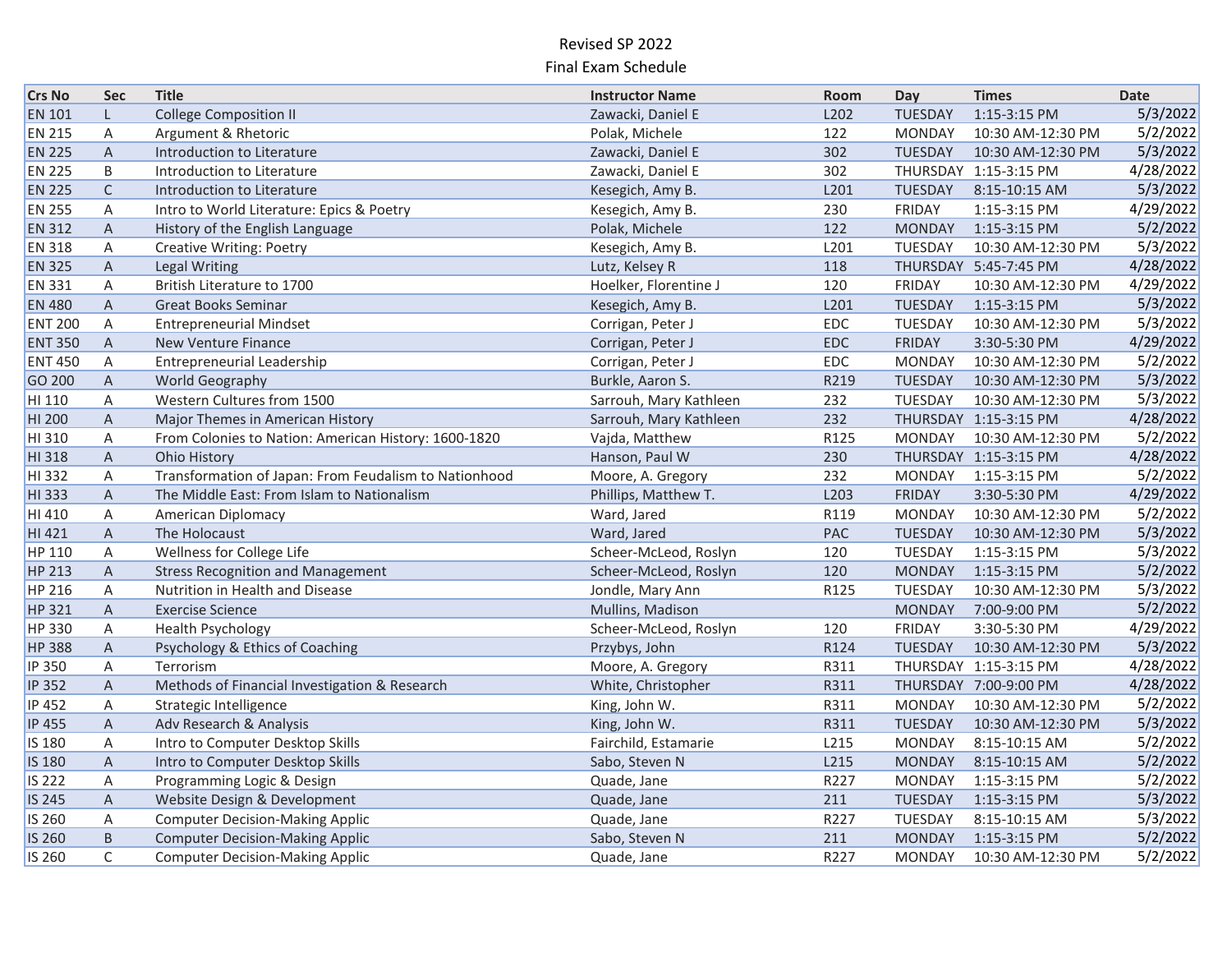| <b>Crs No</b> | <b>Sec</b>     | <b>Title</b>                                             | <b>Instructor Name</b> | Room            | Day              | <b>Times</b>          | <b>Date</b> |
|---------------|----------------|----------------------------------------------------------|------------------------|-----------------|------------------|-----------------------|-------------|
| IS 260        | D              | <b>Computer Decision-Making Applic</b>                   | Meil, Julie T.         | 211             |                  | THURSDAY 1:15-3:15 PM | 4/28/2022   |
| IS 340        | Α              | Security, Ethics & Intellectual Property                 | Quade, Jane            | R227            |                  | THURSDAY 1:15-3:15 PM | 4/28/2022   |
| <b>IS 350</b> | $\overline{A}$ | Database Management Systems                              | Meil, Julie T.         | L219            | TUESDAY          | 1:15-3:15 PM          | 5/3/2022    |
| IS 435        | A              | <b>Enterprise Architecture</b>                           | Haber, Paul E          | L219            | <b>FRIDAY</b>    | 8:15-10:15 AM         | 4/29/2022   |
| IS 436        | A              | <b>Advanced Programming</b>                              | Haber, Paul E          | L219            | <b>MONDAY</b>    | 10:30 AM-12:30 PM     | 5/2/2022    |
| <b>MA 100</b> | Α              | Introductory Algebra                                     | Cackowski, Michael J.  | R123            | <b>FRIDAY</b>    | 10:30 AM-12:30 PM     | 4/29/2022   |
| MA 100        | B.             | <b>Introductory Algebra</b>                              | Cackowski, Michael J.  | R123            | <b>MONDAY</b>    | 10:30 AM-12:30 PM     | 5/2/2022    |
| MA 100        | C              | Introductory Algebra                                     | Cackowski, Michael J.  | R123            | <b>MONDAY</b>    | 1:15-3:15 PM          | 5/2/2022    |
| MA 110        | $\mathsf{A}$   | Intermediate Algebra                                     | Braun, Alan M.         | 020             | <b>MONDAY</b>    | 8:15-10:15 AM         | 5/2/2022    |
| MA 110        | B              | Intermediate Algebra                                     | Braun, Alan M.         | 020             | <b>FRIDAY</b>    | 10:30 AM-12:30 PM     | 4/29/2022   |
| MA 110        | $\mathsf{C}$   | Intermediate Algebra                                     | Braun, Alan M.         | 020             | <b>MONDAY</b>    | 10:30 AM-12:30 PM     | 5/2/2022    |
| <b>MA 110</b> | E.             | Intermediate Algebra                                     | Kimmel, Joni M.        | 020             |                  | THURSDAY 7:00-9:00 PM | 4/28/2022   |
| MA 125        | $\mathsf{A}$   | Math for Living                                          | Cackowski, Michael J.  | R123            | TUESDAY          | 10:30 AM-12:30 PM     | 5/3/2022    |
| MA 130        | A              | <b>Elementary Number Theory</b>                          | Morlani, Donna M.      | 230             | TUESDAY          | 10:30 AM-12:30 PM     | 5/3/2022    |
| <b>MA 144</b> | A              | <b>Precalculus Mathematics</b>                           | Troha, Carolyn E       | 226             | <b>MONDAY</b>    | 10:30 AM-12:30 PM     | 5/2/2022    |
| <b>MA 175</b> | Α              | Calculus I                                               | Troha, Carolyn E       | 122             | FRIDAY           | 8:15-10:15 AM         | 4/29/2022   |
| MA 176        | $\mathsf{A}$   | Calculus II                                              | Morlani, Donna M.      | 230             | <b>FRIDAY</b>    | 8:15-10:15 AM         | 4/29/2022   |
| MA 221        | A              | Statistics I                                             | Hogan, Timothy M       | R119            | TUESDAY          | 8:15-10:15 AM         | 5/3/2022    |
| <b>MA 221</b> | B              | Statistics I                                             | Cecil, Robert          | R119            |                  | THURSDAY 1:15-3:15 PM | 4/28/2022   |
| <b>MA 221</b> | C              | <b>Statistics I</b>                                      | Bach, Rose A           | 118             | <b>FRIDAY</b>    | 3:30-5:30 PM          | 4/29/2022   |
| <b>MA 221</b> | D              | <b>Statistics I</b>                                      | Hogan, Timothy M       | R119            | <b>TUESDAY</b>   | 10:30 AM-12:30 PM     | 5/3/2022    |
| <b>MA330</b>  | A              | Modern Geometry                                          | Morlani, Donna M.      | 230             | TUESDAY          | 8:15-10:15 AM         | 5/3/2022    |
| <b>MA 363</b> | $\overline{A}$ | <b>Numerical Analysis I</b>                              | Troha, Carolyn E       | 226             | <b>MONDAY</b>    | 1:15-3:15 PM          | 5/2/2022    |
| MA 432        | A              | Modern Algebra                                           | Troha, Carolyn E       | 226             | TUESDAY          | 10:30 AM-12:30 PM     | 5/3/2022    |
| <b>MU 103</b> | $\mathsf{A}$   | Music Theory - Introduction                              | Shung, Irwin Y         | R307            | <b>FRIDAY</b>    | 10:30 AM-12:30 PM     | 4/29/2022   |
| MU 213        | Α              | Jazz Appreciation                                        | Guerrieri, Alfredo     | R307            |                  | THURSDAY 1:15-3:15 PM | 4/28/2022   |
| <b>MU 214</b> | A              | Music Now and Then                                       | Gallucci, Alicia       | R307            | TUESDAY          | 7:00-9:00 PM          | 5/3/2022    |
| <b>MU 220</b> | A              | History of Rock & Roll                                   | Gallucci, Alicia       | R307            | TUESDAY          | 1:15-3:15 PM          | 5/3/2022    |
| <b>MU 220</b> | B.             | History of Rock & Roll                                   | Gallucci, Alicia       | R307            | TUESDAY          | 3:30-5:30 PM          | 5/3/2022    |
| MU 303        | A              | <b>Chromatic Music Theory</b>                            | Shung, Irwin Y         | R307            | <b>MONDAY</b>    | 8:15-10:15 AM         | 5/2/2022    |
| <b>NR 216</b> | A              | <b>Foundations in Nursing II</b>                         | Robinson, Jacqueline A | R301            | <b>MONDAY</b>    | 1:15-3:15 PM          | 5/2/2022    |
| <b>NR 225</b> | Α              | Pharmacology & Pathophysiology                           | Robinson, Jacqueline A | R301            | TUESDAY          | 1:15-3:15 PM          | 5/3/2022    |
| <b>NR330</b>  | $\mathsf{A}$   | <b>Mental Health Nursing</b>                             | Knapik, Gregory P      | R126            | <b>MONDAY</b>    | 1:15-3:15 PM          | 5/2/2022    |
| <b>NR340</b>  | Α              | <b>Family Nursing</b>                                    | Banville, Linda Marie  | R301            | TUESDAY          | 8:15-10:15 AM         | 5/3/2022    |
| NR 450        | A              | Gerontology                                              | Berndsen, Michelle S   | PAC             | <b>MONDAY</b>    | 1:15-3:15 PM          | 5/2/2022    |
| <b>NR460</b>  | A              | Health Care Leadership/Managmnt in Complex Adaptive Syst | Papesch, Lynn          | R301            | <b>FRIDAY</b>    | 8:15-10:15 AM         | 4/29/2022   |
| <b>PH 180</b> | A              | History of Western Philosophy                            | Pressler, Charlotte    | <b>Great Rm</b> | TUESDAY          | 10:30 AM-12:30 PM     | 5/3/2022    |
| <b>PH 180</b> | B              | History of Western Philosophy                            | Pressler, Charlotte    |                 | Great Rm TUESDAY | 1:15-3:15 PM          | 5/3/2022    |
| <b>PH 180</b> | $\mathsf C$    | History of Western Philosophy                            | Eddy, Ender Isaiah     | L215            | <b>MONDAY</b>    | 10:30 AM-12:30 PM     | 5/2/2022    |
| <b>PH 200</b> | A              | <b>Critical &amp; Creative Thinking</b>                  | Eddy, Ender Isaiah     | R124            | <b>MONDAY</b>    | 1:15-3:15 PM          | 5/2/2022    |